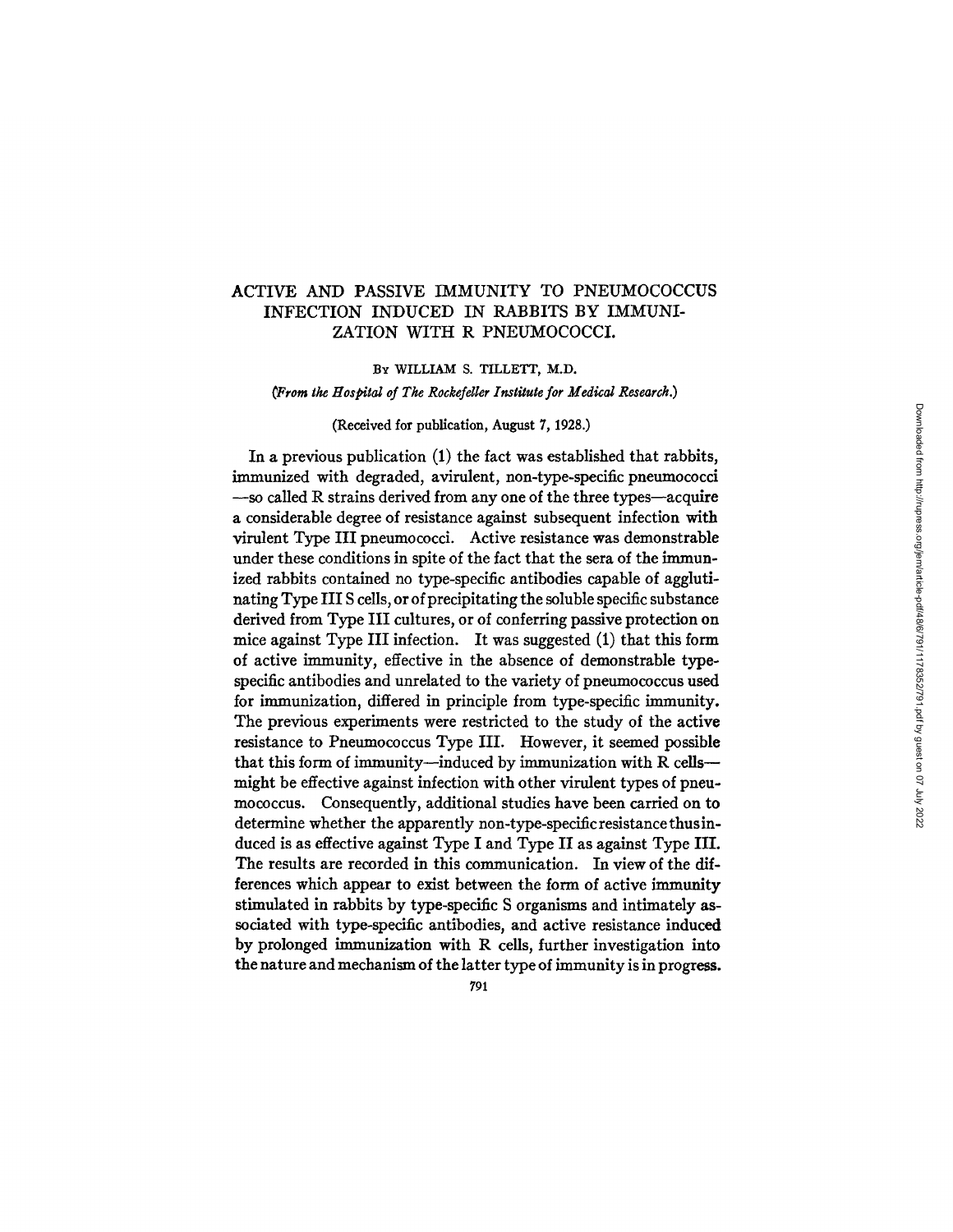In addition, the work has been extended to include passive immunity in order to determine whether the blood of rabbits immunized with R pneumococci, is capable of conferring protection upon normal animals of the same or of different species. The results of experiments on passive immunity are also included in this report.

#### *Methods.*

*Antigens.--An* R strain originally derived from Type II S culture (designated  $R_2$ ), an R strain similarly derived from Type I S culture (designated  $R_1$ ), and a Type III S strain were employed for the immunization of all rabbits used in the experiments on active immunity. Only the  $R_2$  strain was used for immunization in the tests for passive immunity.

Vaccines were prepared from 12 to 14 hour plain broth cultures. The organisms, removed from the broth by centrifugation, were resuspended in physiological salt solution in such proportion that 0.5 cc. of the suspension was equivalent in bacterial content to 1 cc. of original culture, and heat-killed at 56° for 30 minutes.

*Technique of Immunization.--The* method of immunization, described by Cole and Moore (2), consisted of a total of 18 intravenous injections; 0.5 cc. doses of vaccine were given daily for 6 days followed by a week of rest until the procedure was repeated 3 times. As a rule, the animals were tested 9 to 14 days after the last dose.

*Protection Tests.--12* to 14 hour blood broth cultures of virulent pneumococci of Types I, II, and III were used in all tests for active and passive immunity. Type I cultures possessed a maximum virulence for rabbits of 0.000001 cc.; Type II were usually fatal in 0.000001 cc. and always in 0.00001 cc. amounts; Type III killed regularly at 0.0001 cc. In most of the experiments, in order to follow the degree of the baeteremia, blood cultures were taken at frequent intervals during the course of infection as previously described (3).

Rabbits tested for increased resistance to Type I infection had previously been treated as follows: 1 had been immunized with R pneumococci derived from Type I S strain, 15 with R pneumococci derived from Type II S strain, and 3 with Type III S pneumococci. Their sera were tested for the presence of agglutinins for R organisms and for the S forms of the three specific types. In no instance were type-specific agglutinins demonstrable; there were, however, agglutinins for R cells present in titres of 1:640 to 1:1280. Antibody response was similar regardless of organisms used for immunization. That rabbit avirulent strains of Type III stimulate in rabbits antibody formation of the same character as that elicited by R ceils has been previously described (4). The infecting dose of Type I pneumococcus, in every instance, represented 10,000 to 100,000 lethal doses. By keeping the test strain at a maximum virulence for rabbits of 0.000001 cc., 0.01 cc., or 0.1 ec. of such culture constituted the dosage of organisms employed.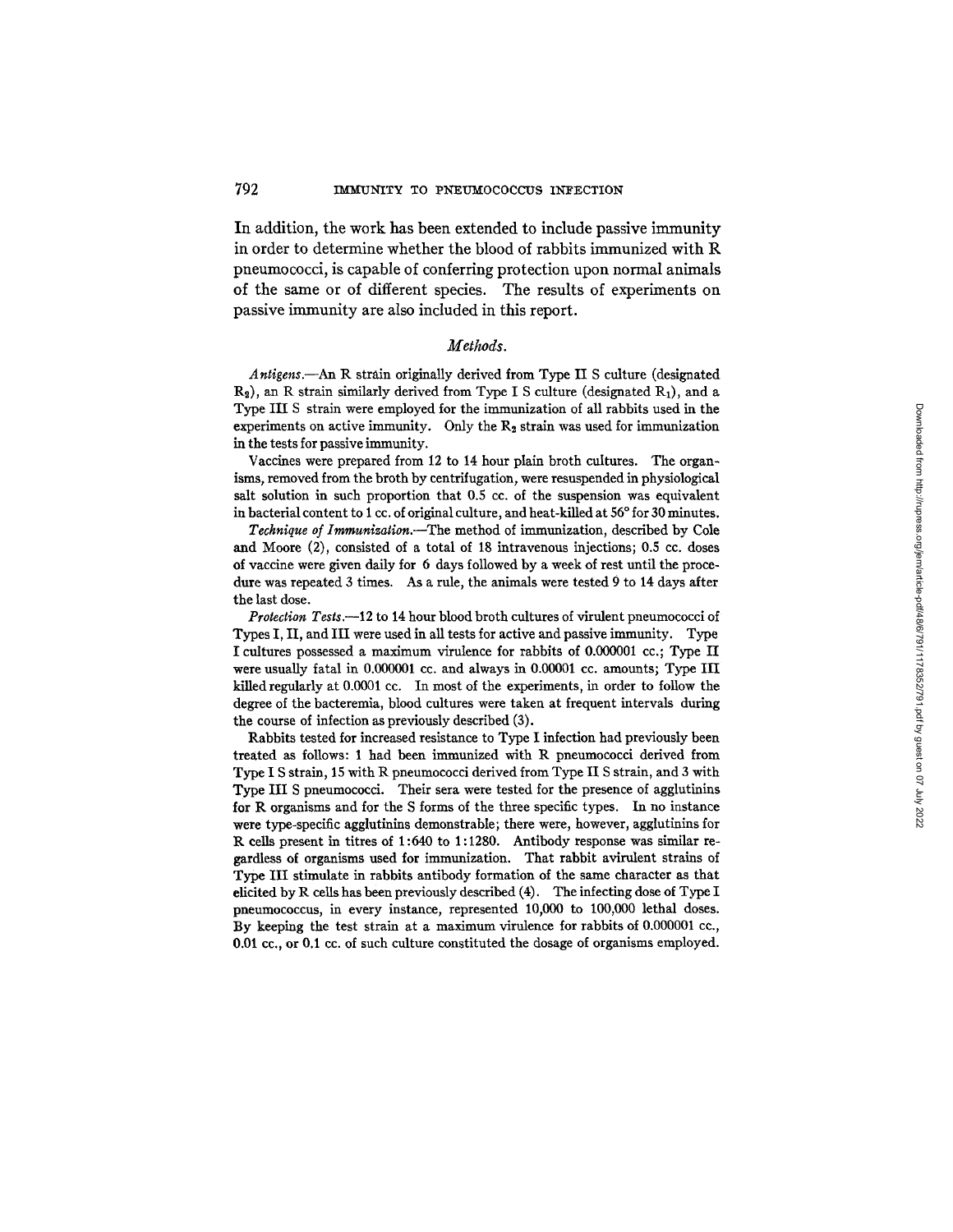In each experiment, in addition to the immunized rabbits, normal animals receiving the minimal lethal dose and others the test dose served as controls of the virulence of the culture.

|--|

*Adive Immunity against Infection witk Pneumococcus Type I in Rabbits Immunized*  with R Strains. (Three Rabbits Immunized with S<sub>111</sub> Are Also Included.)

| Number of<br>rabbits | Immunized<br>with | Infected with<br>Pneumococcus<br>Type III | Route of infection | Number died      | Number<br>survived      |
|----------------------|-------------------|-------------------------------------------|--------------------|------------------|-------------------------|
|                      |                   | cc.                                       |                    |                  |                         |
| $\mathbf{1}$         | $R_1$             | 0.01                                      | Intravenous        | $\bf{0}$         | 1                       |
| 3                    | $S_{111}$         | 0.1                                       | $\alpha$           | $1*$             | 0                       |
|                      |                   | 0.01                                      | $\epsilon$         | $\bf{0}$         | $\overline{c}$          |
| 8                    | $R_1$             | 0.1                                       | $\epsilon$         | 1 <sub>1</sub>   | 5                       |
|                      |                   | 0.01                                      | $\epsilon$         | 0                | $\overline{2}$          |
| 4                    | R <sub>2</sub>    | 0.1                                       | Intraperitoneal    | 1‡               | 0                       |
|                      |                   | 0.01                                      | 44                 | 0                | 3                       |
| 6                    | $R_{2}$           | 0.1                                       | Intradermal        | $\bf{0}$         | $\mathbf 2$             |
|                      |                   | 0.01                                      | $\epsilon$         | $\boldsymbol{0}$ | $\overline{\mathbf{4}}$ |
| Total 22             |                   |                                           |                    | 3                | 19                      |
| $\boldsymbol{9}$     | Normal            | 0.000001                                  | Intravenous        | 6                | 0                       |
|                      | controls          | 0.000001                                  | Intraperitoneal    | 1                | 0                       |
|                      |                   | 0.000001                                  | Intradermal        | $\overline{2}$   | 0                       |
| Total.               |                   |                                           |                    | 9                | $\bf{0}$                |

\* Animal died 8 days after infection.

'f Animal died 5 days after infection.

Animal died 7 days after infection. Controls receiving test dose of culture died within 36 hours.

## *Active Immunity.*

Rabbits were tested for resistance to infection by the injection of organisms intravenously, intraperitoneally, and intradermally (Table I). Blood cultures were taken at frequent intervals in order to observe the duration and degree of the bacteremia.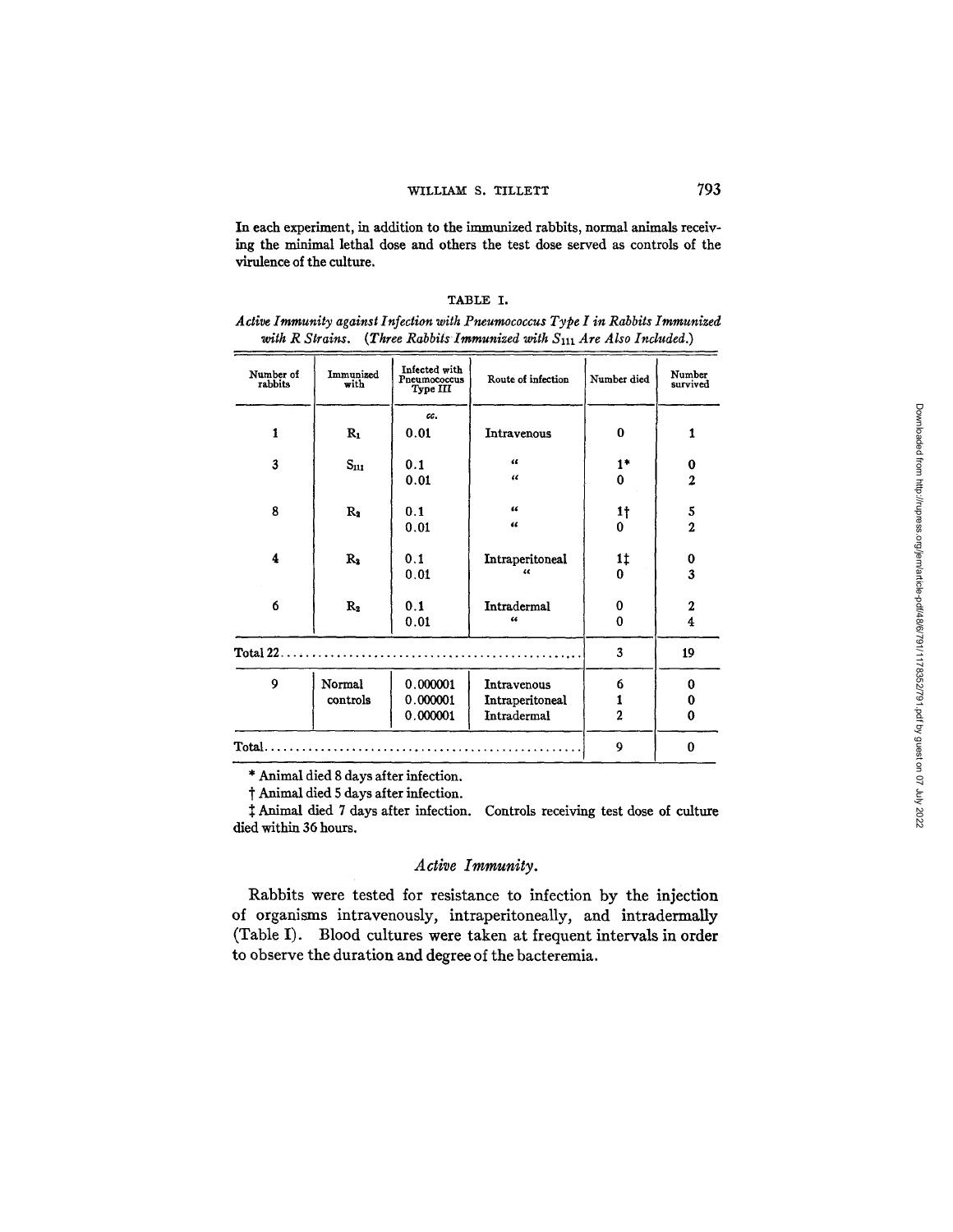*Rabbits Infected Intravenously.---Of* 12 rabbits infected intravenously, 5 of which received 0.01 cc., and 7 0.1 cc. each of virulent Type I culture, 10 survived. The 2 which finally succumbed, lived 5 and 8 days respectively, whereas normal rabbits receiving the same dose died in 24 to 48 hours. As evidence of the duration of the immunity, 2 of the rabbits in this group were tested  $4\frac{1}{2}$  months after the last immunizing dose and found to be resistant. As demonstrated by blood cultures, organisms persisted in the circulation for 3 to 6 days, increasing and decreasing in number irregularly until their final disappearance. Even in the two fatal instances, the animals possessed some degree of partial immunity as revealed by the fact that both lived several days longer than the controls, that neither suffered an overwhelming septicemia, and that at autopsy each showed evidence of attempted localization in the form of pleurisy and pericarditis. A bacteremia characterized by an irregular course was previously shown to occur when R immunized rabbits were infected with a rabbit virulent strain of Type III pneumococcus (1). This form of bacteremia appears to be characteristic of the benign blood infection occurring when rabbits, immunized with R cells, are infected intravenously with any of the specific types of pneumococcus and suggests a similarity in the mechanism of recovery in each instance.

*Rabbits Infected Intraperitoneally.*—Four rabbits, immunized with  $R_2$  organisms, were infected intraperitoneally; 1 received 0.1 cc. and 3 received 0.01 cc. of Type I pneumococci. The latter 3 animals survived; the one injected with 0.1 cc. lived 7 days. In the 3 animals which survived, only a few bacteria were transiently present in the blood stream. The duration of cocci in the peritoneal cavity was not determined.

*Rabbits Infected Intradermally.--Type* I organisms in doses of 0.01 cc. and 0.1 cc. were introduced intradermally into 6 rabbits which had previously been immunized with  $R_2$  cells. All 6 animals survived. The local lesion developed rapidly; in 24 to 48 hours it appeared fulminating, usually reddish purple, edematous, spreading ventrally in a well defined and elevated baud and forming a boggy pouch of edema over the more dependent portions of the abdominal wall. Areas of ecchymosis were commonly present. Normal rabbits reacted with a similar lesion, although succumbing to the infection. Furthermore, blood cultures revealed a striking difference in the course of the infection in normal and immunized animals. The blood stream of immune rabbits either remained sterile or contained only a few organisms transiently present. In sharp contrast, normal rabbits developed, within a few hours, a blood infection which increased rapidly in severity until death ensued from an overwhelming septicemia. Recently Goodner ~5) has reported results obtained following intradermal injection of Type I pneumococci. The lesion which he describes as occurring in normal rabbits is identical with the inflammatory reaction encountered in the animals used in these experiments. Results which have been obtained following the intradermal inoculation of pneumococci into normal, type-specifically immune, and R immunized rabbits will be reported later in a separate communication.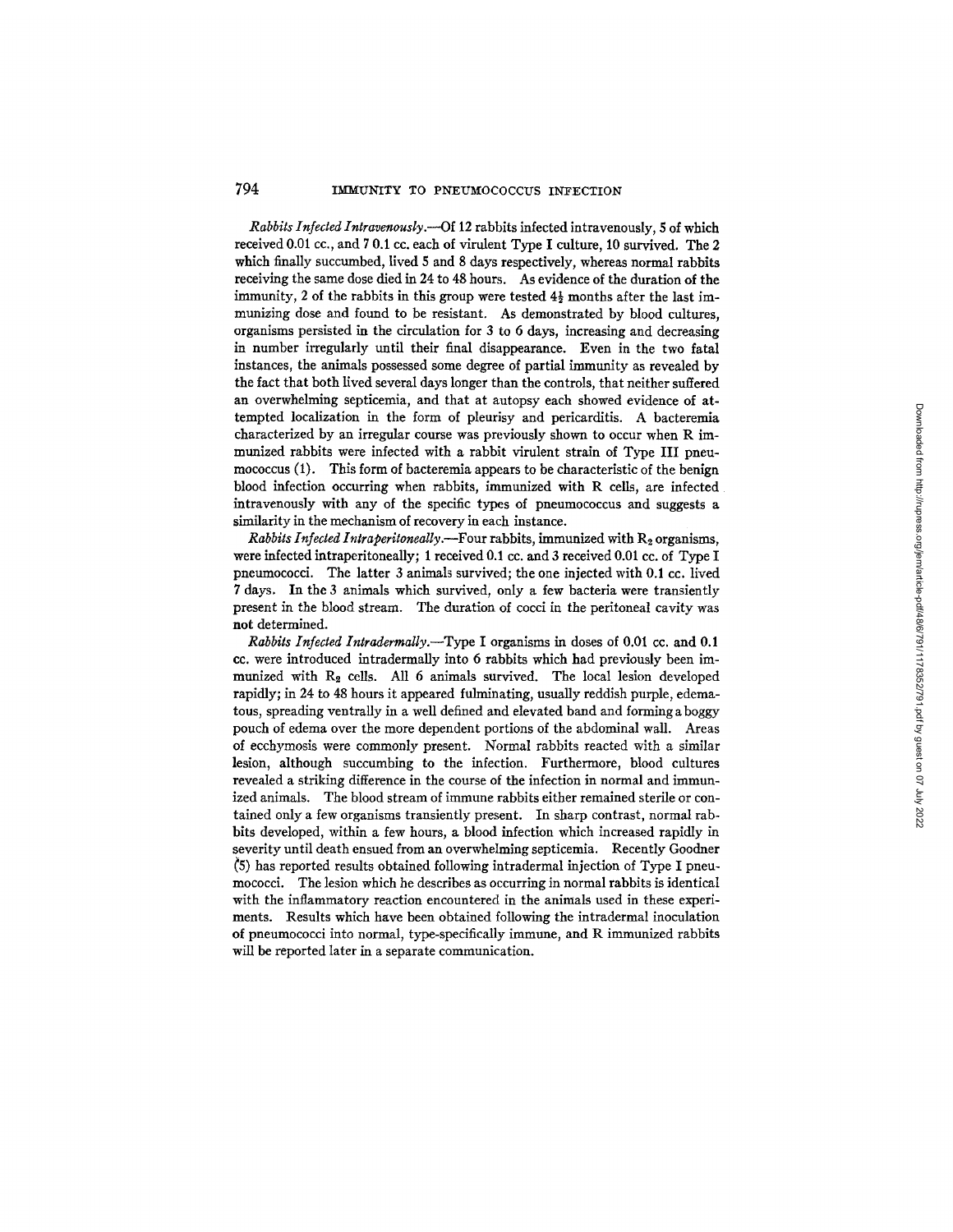In addition to the rabbits immunized with R organisms and tested for resistance to infection with Type I, 3 rabbits which had received similar preliminary injections were infected intravenously with virulent Type II pneumococci. They survived 10,000 lethal doses. The character of the blood infection and the process of recovery were similar in all respects to those already observed in the case of infection with Types I and III.

From the results of these experiments with Type I and Type II pneumococci, and from those reported (1) using Type III, it may be concluded that adequate immunization of rabbits with R pneumococci stimulates the development of active immunity which is effective against any of the fixed types. A consideration of these results and their possible significance will be presented in the discussion.

### *Passive Immunity.*

In the course of an analysis of the immunity induced by repeated injections of R pneumococci, experiments have been carried out to determine whether this form of resistance is passively transferable. Whole citrated blood and serum of rabbits which have acquired resistance through immunization with R cells have been passively transferred to normal rabbits and also to mice. The R strain used for immunization was derived from Type II S culture. The infecting organisms were virulent S strains of Type I or Type III. These precautions were taken in order to minimize the possible participation of type-specific antibodies. The blood for transfusion was drawn 9 to 14 days after the last immunizing dose.

In the first experiments the procedure was to transfer whole blood or its constituents from resistant to normal rabbits and 24 hours later to inject the recipients with virulent pneumococci. An example of the results obtained following the passive transference of whole citrated blood, plasma, cells, and serum is given in Table II.

A description of this experiment will serve as an illustration of the method employed and the results obtained.

From the ear vein of an R immunized rabbit 20 cc. of blood was allowed to drop into a tube containing 0.5 cc. of a saturated solution of sodium citrate. This made in final dilution approximately a 2 per cent sodium citrate solution, Immediately upon obtaining the desired amount, the blood was injected by means of a syringe into the ear vein of a normal rabbit. In making transfusions from rabbit to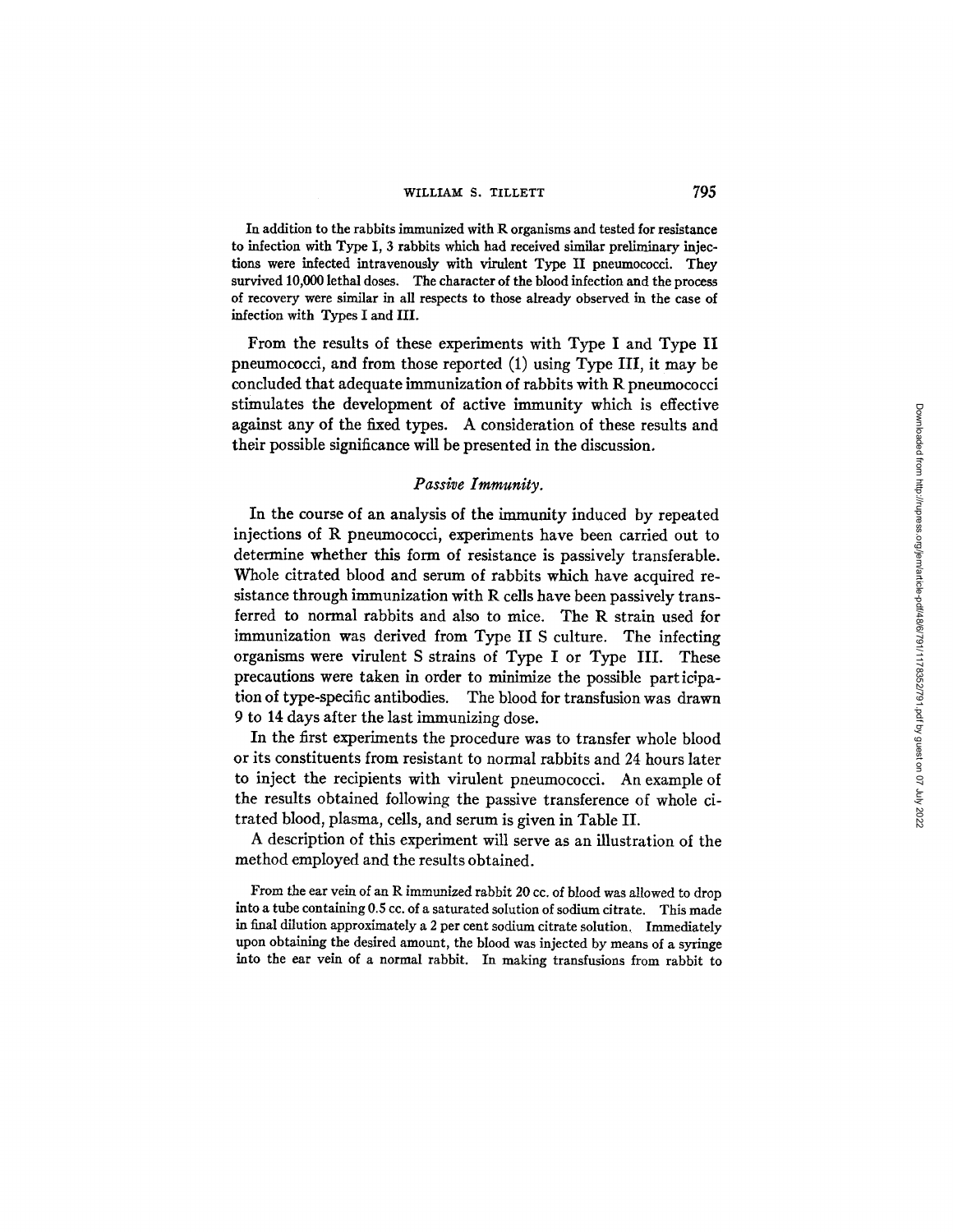rabbit no precaution was taken with regard to blood grouping. Sometimes immediately after the operation the recipient would show evidence of shock, characterized by clonic and tonic muscular spasms. Complete recovery usually occurred in 3 to 4 minutes. In one instance death ensued and in 2 other animals permanent paralysis of the hind limbs resulted. 20 cc. of blood similarly collected in citrate were separated by centrifugation into plasma and cells. An equal amount without citrate was allowed to clot and the serum collected. Sterile

## TABLE II.

### *Passive Protection of Rabbits against Pneumococcus Infection by Transfusion of Blood, Plasma, Cells, and Serum of Rabbits Immunized with R Pneumococci. 1. Protocol of Course of Bacteremia in Anli-R Donor and Recipients.*

|                          | Number of colonies per unit of blood |                   |                |       |          |                   |                |                         |          |
|--------------------------|--------------------------------------|-------------------|----------------|-------|----------|-------------------|----------------|-------------------------|----------|
| Time of<br>blood culture | Anti-R<br>donor                      | Anti-R recipients |                |       |          | Normal recipients |                | Control<br>$0.0001$ cc. |          |
|                          |                                      | Whole<br>blood    | Plasma         | Serum | Cells    | Normal<br>donor   | Whole<br>blood | Serum                   | Type III |
| 2 hrs.                   | 1                                    | 42                | 86             | 93    | 113      | $\infty$          | 20             | 1000                    |          |
| 6 hrs.                   | 13                                   | 5                 | 0              | 40    | 13       | $\infty$          | $\mathbf{2}$   | 816                     |          |
| 10 hrs.                  |                                      | 9                 | 15             | 62    | 142      | $\infty$          | 23             | $\infty$                |          |
| 20 hrs.                  | 58                                   | 15                | 7              | 12    | 518      | D                 | 148            | $\infty$                |          |
| 24 hrs.                  | 142                                  | 1                 | $\overline{2}$ | 38    | $\infty$ |                   | 272            | D                       |          |
| 30 hrs.                  | 32                                   | 0                 | 29             | 116   | $\infty$ |                   | 522            |                         |          |
| 48 hrs.                  | 1                                    | 1                 |                | 25    | $\infty$ |                   | $\infty$       |                         |          |
| 72 hrs.                  | 0                                    | 1                 |                | 3     | $\infty$ |                   | D              |                         | D        |
| 96 hrs.                  | 4                                    | 0                 | 12             | 14    | D        |                   |                |                         |          |
| 5 days                   | 0                                    | 0                 | 1              | 8     |          |                   |                |                         |          |
| 6 days                   | 0                                    | $\bf{0}$          | 8              | 1     |          |                   |                |                         |          |
| 9 days                   | 0                                    | 0                 | 0              | 0     |          |                   |                |                         |          |
| 11 days                  | Os.                                  | 0*                | 0з             | 0.    |          |                   |                |                         |          |

0.1 cc. of rabbit virulent strain of Type III used as infecting dose.

D indicates death of the animal.

S indicates survival of the animal.

Numerals represent number of colonies per unit of blood.

precautions were observed throughout the procedure. 20 cc. of whole blood, or its equivalent in plasma, cells, or serum were then injected intravenously into normal rabbits. 24 hours later these rabbits were infected intravenously with 0.1 cc. of a rabbit virulent strain of Type III. Normal rabbits which had received comparable amounts of whole blood or serum from other normals were similarly infected. Other normal rabbits without preliminary treatment were infected with the maximal test dose and the minimal lethal amount of culture.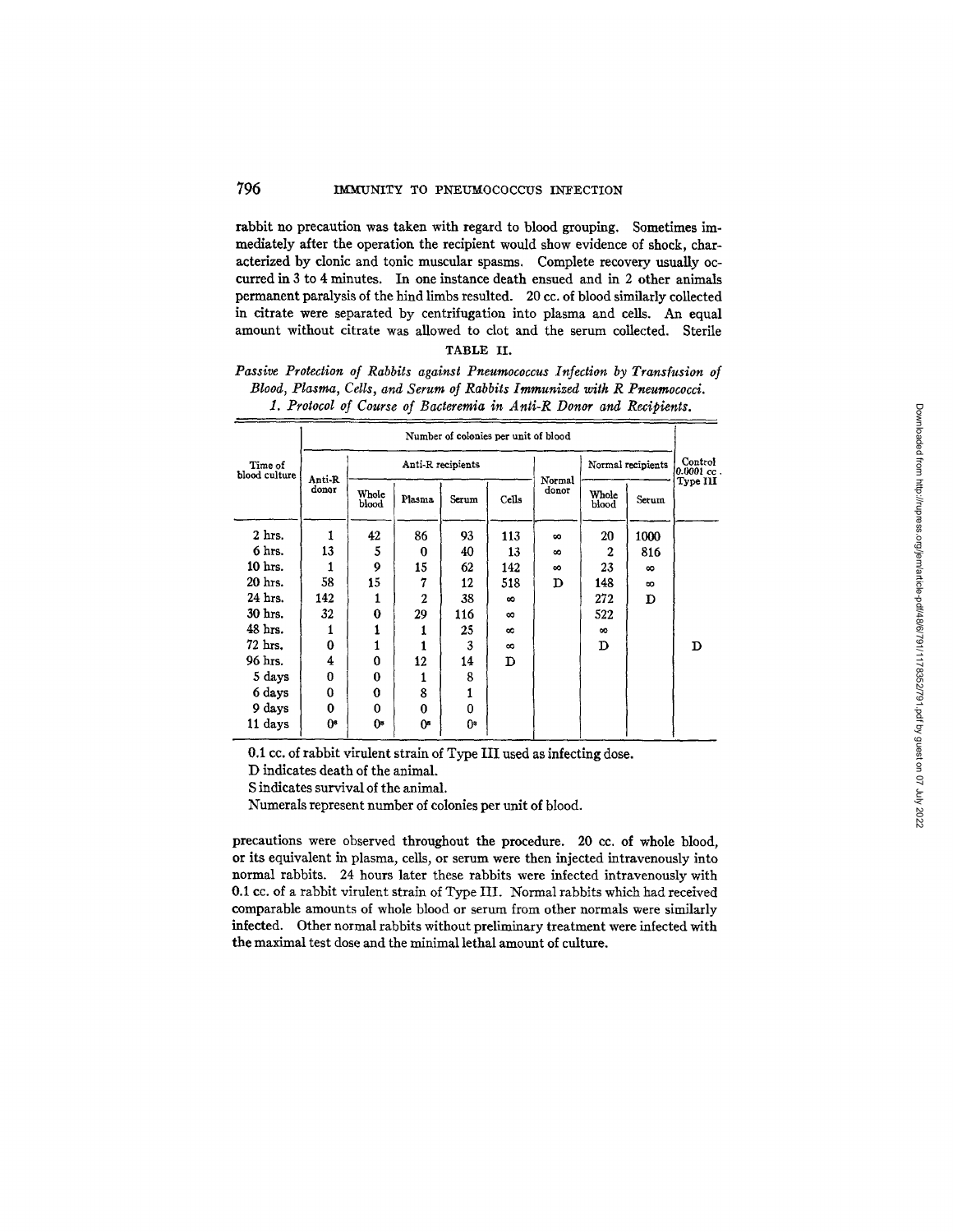## WILLIAM S. TILLETT 797

From Table II it may be seen that whole blood, plasma, and serum from resistant rabbits afforded protection against 1000 lethal doses of Type III pneumococcus, whereas blood cells alone were inadequate. Controls receiving normal blood or serum were unprotected. Tabulation of the number of organisms in the blood cultures reveals the fact that the resistant rabbits continued to have pneumococci in varying numbers in the blood stream from 3 to 6 days before permanent sterility was attained. Rabbits receiving normal blood, on the other hand, although possessing a slight initial capacity to reduce the number of circulating bacteria were unable to cope with the subsequent rapid increase, and died of an overwhelming septicemia.

Repetitions of protection experiments of this character using vimlent Type I pneumococci instead of Type III gave results equally deftnite, indicating that, as in the case of active immunity, passive protection of rabbits is not limited as to type of infecting pneumococcus.

From these experiments it is established that resistance induced in rabbits by immunization with R pneumococci can be passively transferred to normal rabbits. In titering the amount of blood necessary to confer passive protection it was found that 15 to 20 cc. were necessary against doses of culture as high as those constantly employed, i.e. 1000 lethal doses of Type III or 10,000 to 100,000 of Type I. This quantity of blood was regularly used in all subsequent experiments. In Table III the total number of transfusions and the results are recorded. It may be seen that, with the amount of blood transfused and the dosage of culture kept constant, the time elapsing between transfusion and injection of organisms has been varied from 1 hour to 21 days. Of 5 rabbits infected within 5 hours of the time of transfusion 4 died and 1 survived. Twenty-three animals were infected 1 to 7 days after transfusion and of these 18 recovered. One rabbit infected 14 days after transfusion, survived, and of 5 in which an interval of 3 weeks elapsed, 3 recovered.

With the use of 8 to 10 cc. of serum, an amount comparable to that contained in 15 to 20 cc. of whole blood, protection was demonstrable but the results were somewhat less striking. In Table III the results of protection tests by the use of serum are presented. Of 5 rabbits infected 1 to 5 hours after serum administration, 4 survived. With an interval of I to 7 days, out of 9 animals tested, 4 survived; in 3 in-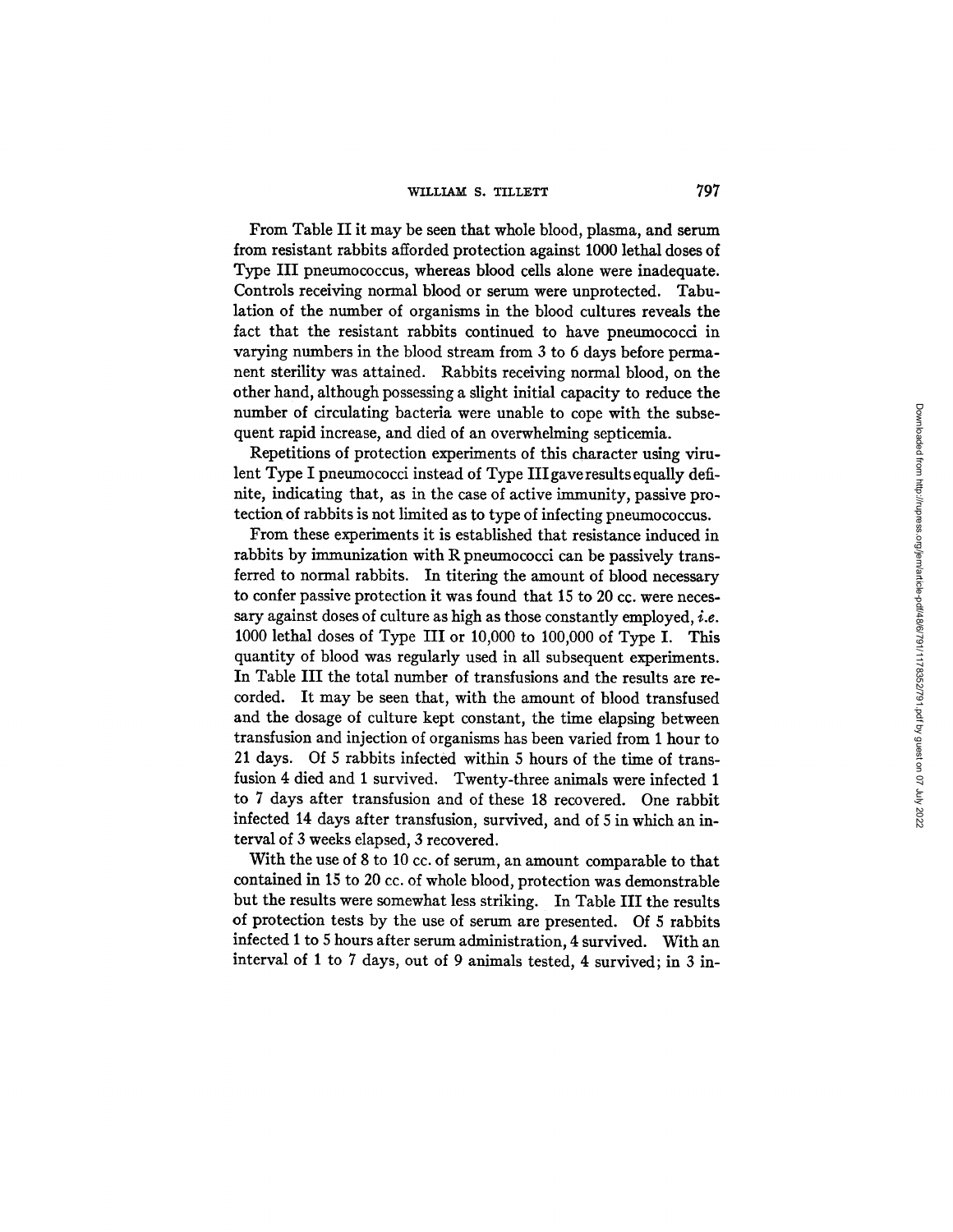## TABLe. III.

# *Passive Protection of Rabbits against Pneumococcus Infection by Transfusion o/ Blood and Serum of Rabbits Immunized with R Pneumococci. 2. Summary of Results of Passive Protection Tests in Rabbits.*

| Rabbit No.              | Amount of<br>blood | Time interval                                 | Infection with                                        | Result                                                |
|-------------------------|--------------------|-----------------------------------------------|-------------------------------------------------------|-------------------------------------------------------|
|                         | cc.                |                                               |                                                       |                                                       |
| $\mathbf{1}$            | 20                 | 1 hr.                                         | 0.1<br>cc. Type I                                     | 6 days<br>D                                           |
| $\boldsymbol{2}$        | 20                 | 2 hrs.                                        | 46<br>4<br>16<br>0.1                                  | S                                                     |
| 3                       | 16                 | $\pmb{\epsilon}$<br>$\overline{\mathbf{4}}$   | u<br>$\epsilon$<br>0.5<br>ш                           | D<br>4 days                                           |
| $\overline{\mathbf{4}}$ | 15                 | u<br>$\overline{\mathbf{4}}$                  | u<br>"<br>$\ddot{\phantom{0}}$<br>0.5                 | $\epsilon$<br>$\iota\iota$<br>$\overline{\mathbf{4}}$ |
| 5                       | 15                 | 5<br>46                                       | $\epsilon$<br>0.5<br>u<br>"                           | $\epsilon$<br>$\epsilon$<br>$\overline{\mathbf{4}}$   |
| $\ddot{\mathbf{6}}$     | 20                 | "<br>24                                       | €€<br>44<br>0.1<br>I                                  | $\pmb{\mathcal{U}}$<br>$\epsilon$<br>4                |
| 7                       | 15                 | 66<br>24                                      | $\epsilon$<br>έć<br>11<br>0.1                         | S                                                     |
| 8                       | 20                 | α<br>24                                       | 44<br>"<br>0.5<br>ш                                   | $\overline{a}$                                        |
| 9                       | 20                 | "<br>24                                       | $\epsilon$<br>44<br>0.2<br>"                          | 4                                                     |
| 10                      | 20                 | $\epsilon$<br>24                              | $\epsilon$<br>44<br>"<br>0.2                          | $\overline{\mathbf{u}}$                               |
| 11                      | 20                 | 3 days                                        | $\epsilon$<br>α<br>0.1<br>1                           | $\epsilon$                                            |
| 12                      | 20                 | 44<br>3                                       | $\pmb{\epsilon}$<br>"<br>"<br>0.1                     | $\mathfrak{c}$                                        |
| 13                      | 20                 | 3<br>44                                       | 44<br>u<br>"<br>0.1                                   | 4 days<br>D                                           |
| 14                      | 20                 | и                                             | $\epsilon$<br>66<br>44<br>0.01                        | S                                                     |
| 15                      | 20                 | $\frac{3}{3}$<br>$\epsilon$                   | $\epsilon$<br>$\mathbf{G}$<br>$\epsilon$<br>0.01      | t t                                                   |
| 16                      | 20                 | $\overline{\mathbf{3}}$<br>44                 | 0.5<br>66<br>46<br>Ш                                  | $\alpha$                                              |
| 17                      | 15                 | $\overline{\mathbf{4}}$<br>$\epsilon\epsilon$ | 11<br>11<br>I<br>0.1                                  | 4 days<br>D                                           |
| 18                      | 15                 | $\overline{4}$<br>$\pmb{\mathcal{U}}$         | $\epsilon\epsilon$<br>$\epsilon$<br>$\epsilon$<br>0.1 | S                                                     |
| 19                      | 15                 | $\overline{\mathbf{4}}$<br>$\epsilon\epsilon$ | 11<br>u<br>$\mathbf{u}$<br>0.01                       | $\alpha$                                              |
| 20                      | 20                 | $\overline{7}$<br>$\epsilon$                  | 11<br>66<br>$\epsilon$<br>0.01                        | $\mathbf{u}$                                          |
| 21                      | 20                 | $\overline{7}$<br>$\epsilon$                  | "<br>"<br>$\epsilon$<br>0.01                          | $\epsilon$                                            |
| 22                      | 20                 | 7<br>$\epsilon$                               | u<br>$\epsilon$<br>64<br>0.1                          | $\epsilon$                                            |
| 23                      | 20                 | 7<br>66                                       | "<br>66<br>"<br>0.1                                   | D 4 days                                              |
| 24                      | 17                 | 7<br>$\epsilon$                               | 44<br>$\mathcal{U}$<br>"<br>0.1                       | S                                                     |
| 25                      | 15                 | 7<br>44                                       | "<br>66<br>0.4<br>ш                                   | $\mathbf{a}$                                          |
| 26                      | 15                 | 7<br>44                                       | $\mathfrak{c}$<br>66<br>$\epsilon$<br>0.5             | $\epsilon$                                            |
| 27                      | 15                 | 16                                            | 66<br>0.5<br>и<br>44                                  | D 8 days                                              |
| 28                      | 20                 | 7<br>44                                       | 16<br>$\epsilon$<br>0.1<br>"                          | S                                                     |
| 29                      | 20                 | $\epsilon$<br>14                              | 66<br>14<br>T<br>0.01                                 | $\epsilon$                                            |
| 30                      | 20                 | 46<br>21                                      | $\epsilon$<br>$\epsilon$<br>"<br>0.01                 | $\epsilon$                                            |
| 31                      | 20                 | ٤¢<br>21                                      | $\epsilon$<br>$\epsilon$<br>44<br>0.01                | ££                                                    |
| 32                      | 20                 | $\epsilon$<br>21                              | $\mathbf{G}$<br>$\epsilon$<br>44<br>0.01              | tť.                                                   |
| 33                      | 15                 | œ<br>21                                       | $\epsilon$<br>ш<br>u<br>0.01                          | ££                                                    |
| 34                      | 20                 | 4<br>21                                       | $\overline{a}$<br>44<br>££<br>0.01                    | œ                                                     |

D indicates death of the animal.

S indicates survival of the animal.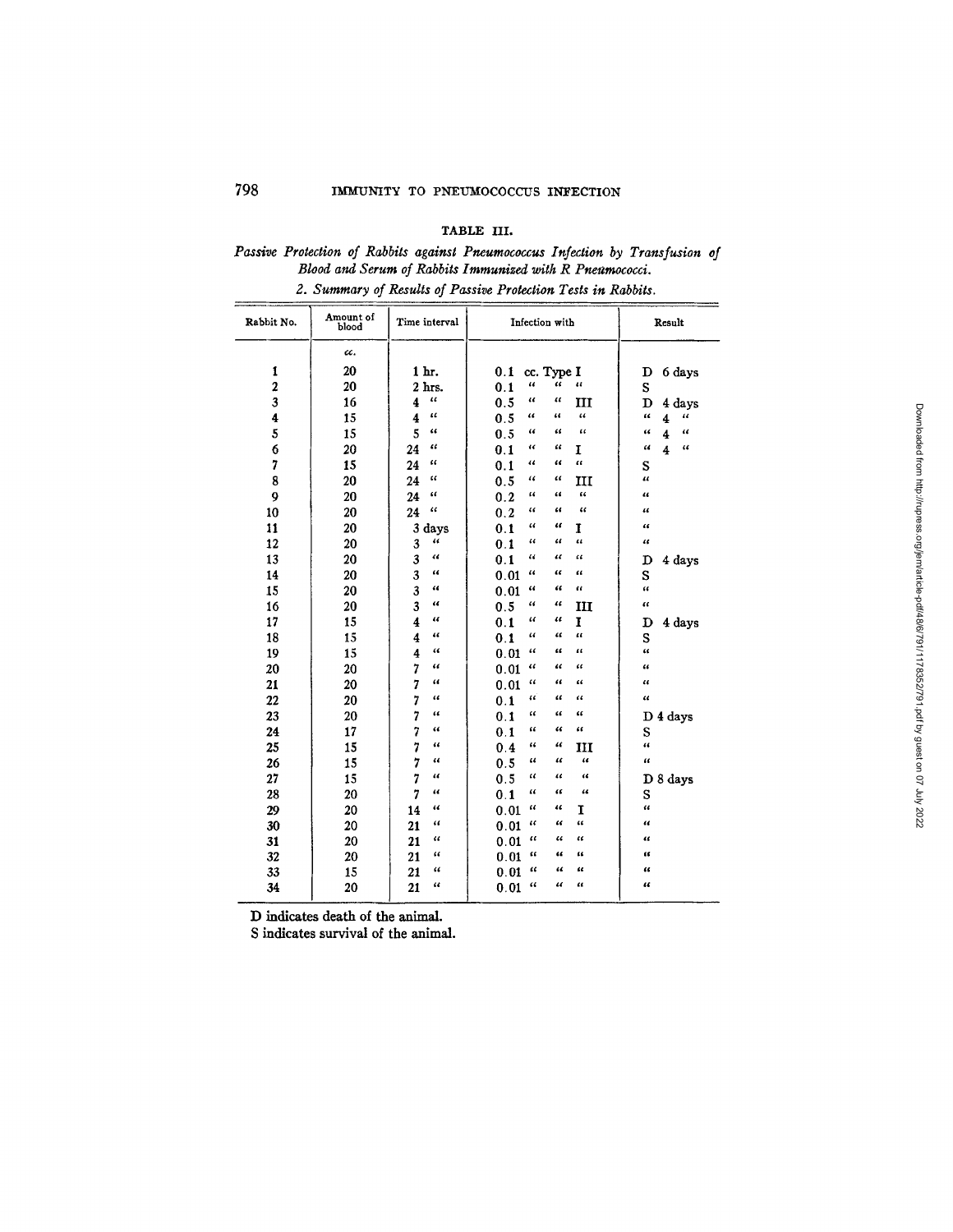799

| Rabbit No. | Amount of<br>serum | Time interval                 | Infection with                                        | Result                        |
|------------|--------------------|-------------------------------|-------------------------------------------------------|-------------------------------|
|            | cc.                |                               |                                                       |                               |
| 35         | 10                 | 1 hr.                         | cc. Type I<br>0.1                                     | S                             |
| 36         | 10                 | $\epsilon\epsilon$<br>1       | $\epsilon$<br>$\epsilon$<br>$\epsilon$<br>0.1         | $\epsilon$                    |
| 37         | 10                 | 2 <sub>hrs.</sub>             | $\epsilon\epsilon$<br>$\epsilon$<br>$\epsilon$<br>0.1 | $\epsilon$                    |
| 38         | 10                 | $\epsilon$<br>4               | $\epsilon$<br>"<br>0.5<br>ш                           | D 7 days                      |
| 39         | 10                 | $\epsilon$<br>4               | 66<br>46<br>$\epsilon$<br>0.5                         | S                             |
| 40         | 10                 | $^{16}$<br>24                 | "<br>"<br>0.1<br>1                                    | D<br>10 days                  |
| 41         | 10                 | 46<br>24                      | "<br>$\epsilon$<br>0.5<br>ш                           | 66<br>$\epsilon$<br>3         |
| 42         | 8                  | 46<br>24                      | $\epsilon$<br>$\epsilon$<br>$\epsilon$<br>0.5         | 7<br>$\epsilon$<br>$\epsilon$ |
| 43         | 10                 | 44<br>24                      | 44<br>44<br>T<br>0.1                                  | S                             |
| 44         | 12                 | 3 days                        | 66<br>$\epsilon\epsilon$<br>ш<br>0.1                  | 44                            |
| 45         | 8                  | $\mathcal{U}$<br>7            | $\epsilon$<br>44<br>46<br>0.4                         | 44                            |
| 46         | 8                  | 7<br>$\iota$                  | $\epsilon$<br>"<br>$\epsilon$<br>0.5                  | 7 days<br>D                   |
| 47         | 10                 | 7<br>"                        | 44<br>"<br>0.01<br>T                                  | $\epsilon$<br>$\frac{1}{2}$   |
| 48         | 10                 | $\overline{\mathbf{a}}$       | $\epsilon$<br>46<br>"<br>0.01                         | S                             |
| 49         | 10                 | $\overline{\mathbf{a}}$<br>14 | "<br>$\epsilon$<br>46<br>0.1                          | D 4 days                      |
| 50         | 10                 | 66<br>21                      | $\epsilon$<br>$\epsilon$<br>"<br>0.1                  | ``4<br>46                     |
| 51         | 10                 | 11<br>21                      | $\epsilon$<br>$^{16}$<br>$\epsilon$<br>0.1            | $\epsilon$<br>$\frac{1}{2}$   |

TABLE III-Concluded.

stances where the time interval was longer than 7 days, none of the animals recovered.

In all of the experiments controls were used consisting of rabbits which received quantities of normal whole bood or serum equal to the amount of immune blood or serum transferred. Altogether 20 control rabbits were transfused with normal whole blood and 10 received injections of normal serum. They all died of pneumococcus septicemia.

Differences in the effectiveness of passive protection depending on the time elapsing between administration of serum or blood and the injection of the infecting organism may be noted in Table III. In those instances where serum was employed, protection appeared to be most effective, if only a few hours elapsed before the injection of organisms. On the other hand, when whole blood was transfused, protection was less striking when the interval was short than when the animals were permitted to rest 24 hours or longer before infection. The duration of the protection conferred by whole blood is evidenced by animals which survived pneumococcus infection 3 weeks after transfusion.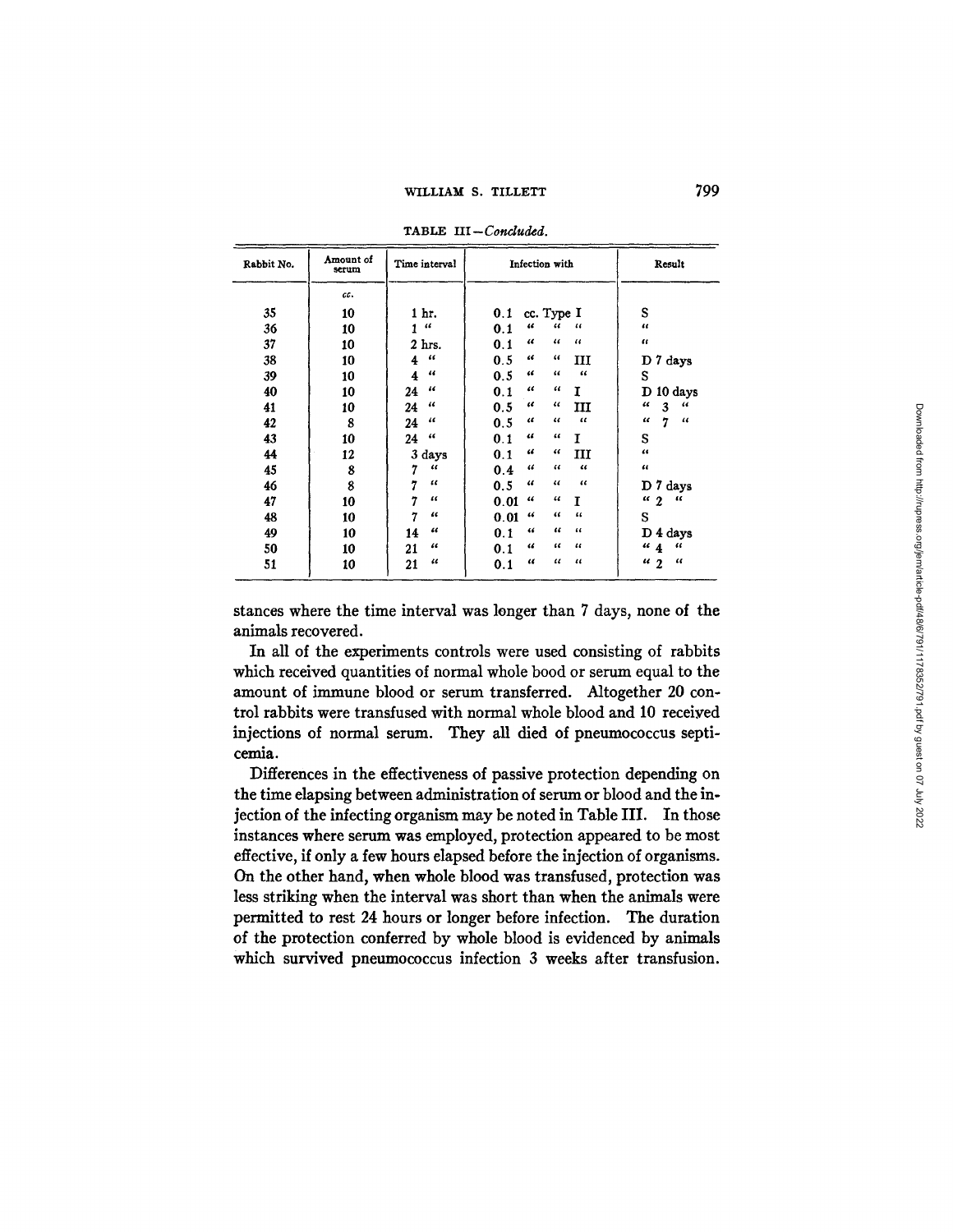No definite conclusions can be drawn at the present time from the results concerning the time intervals employed in passive protection tests. The significant fact is that the circulating blood of rabbits immunized with R pneumococci possesses active prinicples which, when transferred to normal rabbits, confer upon the recipients protection against infection with virulent pneumococci.

| <b>TABLE</b> | IV. |
|--------------|-----|
|--------------|-----|

*Comparison of Passive Protection of Mice and Rabbits by Serum of Rabbits Immunized with R2 Pneumococci.* 

|                     |              | Amount of culture | Results   |             |  |
|---------------------|--------------|-------------------|-----------|-------------|--|
| Anti-R rabbit serum |              | Type I            | Rabbits   | Mice        |  |
| cc.                 |              | cc.               |           |             |  |
| 10                  |              | 0.1               | D 24 hrs. |             |  |
| 10                  | hrs.         | 0.01              | S         |             |  |
| 10                  | $\mathbf{a}$ | 0.01              | S         |             |  |
| 10                  | ð            | 0.01              | S         |             |  |
| 0.5                 |              | 0.00001           |           | $D$ 24 hrs. |  |
| 0.5                 | 'Interval    | 0.00001           |           | D 24 hrs.   |  |
| 0.5                 |              | 0.000001          |           | D 36 hrs.   |  |
| 0.5                 |              | 0.000001          |           | D 36 hrs.   |  |
| 0.5                 |              | 0.000001          |           | D 40 hrs.   |  |
|                     |              | Controls          |           |             |  |
| None                |              | 0.000001          | D 60 hrs. | $D$ 24 hrs. |  |
| None                |              | 0.000001          |           | $D$ 24 hrs. |  |
| None                |              | 0.000001          |           | D 30 hrs.   |  |

D indicates death and figures the number of hours before death of animal.

\* 2 hours following intraperitoneal injection of serum all animals were infected intraperitoneally with virulent culture in amounts indicated.

In contrast to the effective protection of rabbits just described, attempts to protect mice by the use of the same sera have been entirely negative. From Table IV it may be seen that serum which protected rabbits against 0.01 cc. did not protect mice against even 0.000001 cc. of culture. This was true in spite of the fact that the mice received a much larger amount of serum per unit of body weight than did the rabbits. Repeated attempts to protect mice with resistant rabbit's serum have failed regardless of whether the infecting organisms were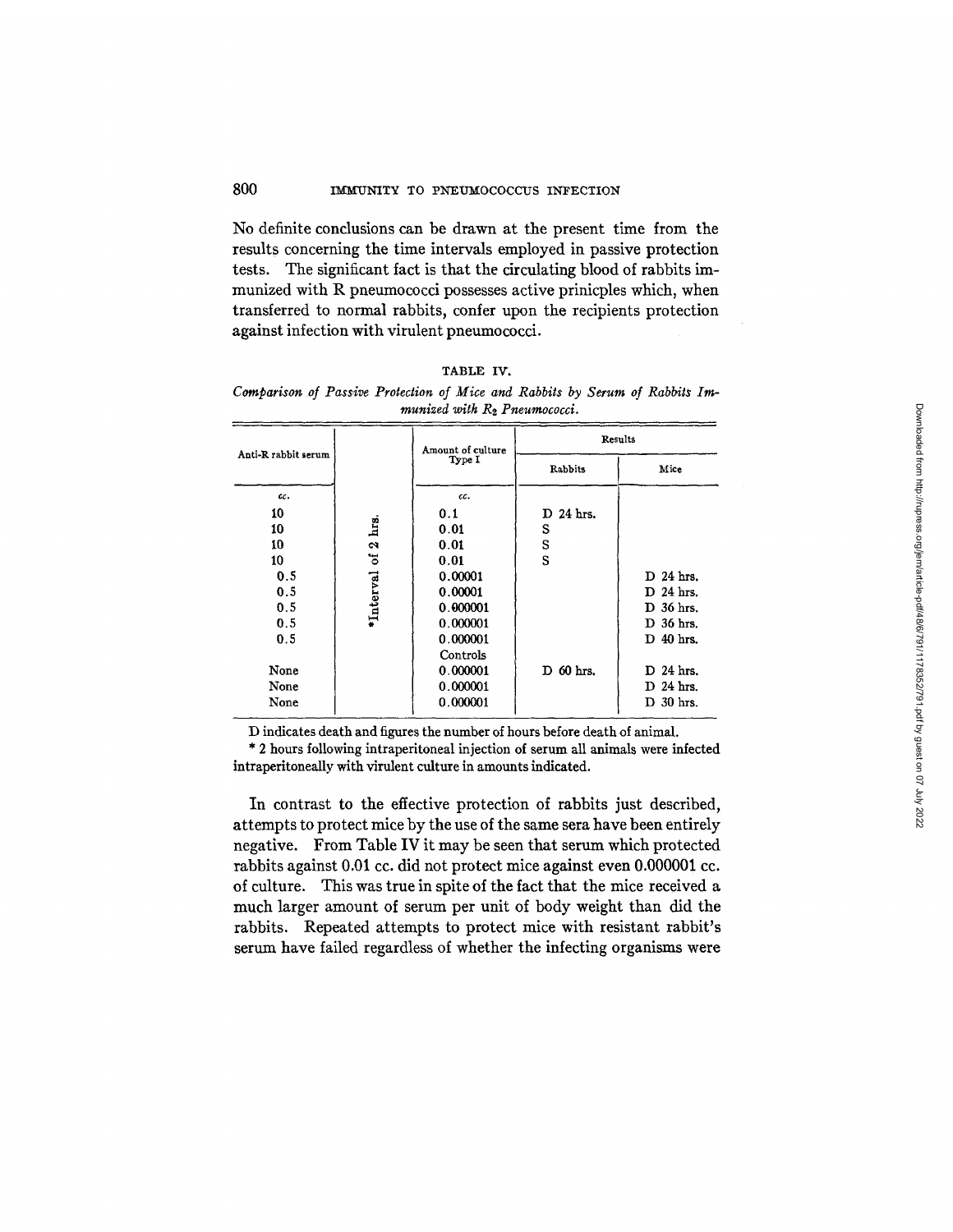## WILLIAM S. TILLETT **801**

introduced simultaneously with serum or after intervals of 2, 6,12, or 24 hours. The whole citrated blood of rabbits has been similarly tested and found to be without effect in mice.

It may be concluded, then, that the serum or whole blood of rabbits immunized by repeated injections of R pneumococci, although able to afford protection to normal animals of the same species, is incapable, under comparable conditions, of conferring protection upon animals of a foreign species-i.e. mice. These results are in striking contrast to those obtained with antipneumococcus sere which possess a high content of type-specific antibodies.

### DISCUSSION.

The experiments recorded in the present communication demonstrate that a considerable degree of active immunity against Type I and Type II pneumococci may be stimulated in rabbits by repeated injections of R pneumococd. This form of resistance, elicited by R organisms which are devoid of type specificity, is effective in the absence of demonstrable *type-specific* agglutinins, precipitins, and antibodies passively protective for mice. In a preceding paper (1) it was reported that rabbits similarly treated are resistant to virulent Type III organisms; the present results with Types I and II establish the fact that immunity induced in rabbits by R strains is sufficiently broad to be effective against infection with each of the three specific types of pneumococcus. The Type III infections as previously pointed out, were characterized by a bacteremia which ran a polonged course during which the number of circulating bacteria varied from time to time but eventually disappeared. The Types I and II infections encountered in the present experiments behave similarly. These facts are suggestive that in this form of immunity the mode of recovery from infection involves the same mechanism, or different mechanisms acting in a similar manner, against each type of pneumococcus. Furthermore, these results strongly imply that resistance under these conditions is dependent either upon other factors than those concerned in typespecific immunity, or upon the same factors operative in a different manner.

Although the majority of previous investigators have found that active immunity against pneumococcus infection is type-specific, the ex-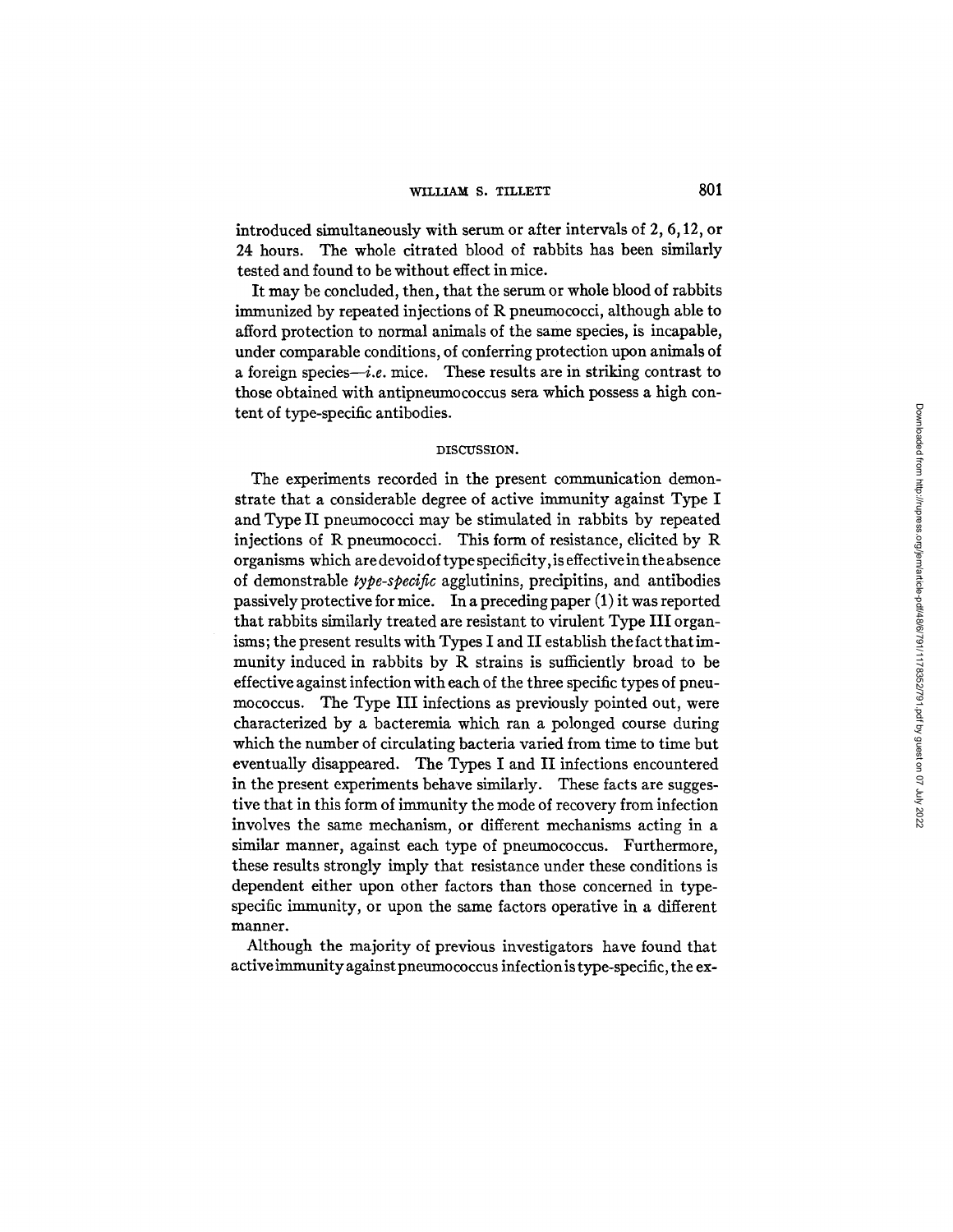perimental conditions, either as to the species of animal or the method of immunization employed, have differed from those reported in this paper. Cecil and Blake (6) observed that in monkeys vaccination with living cultures of Type I conferred a certain amount of cross-immunity, the degree of effectiveness being subject to variation. The immunizing dose in their experiments consisted of *one* subcutaneous injection of either 0.001 cc. of virulent or 1 to 2 cc. of avirulent organisms. Wright (7) found that *one* preliminary intravenous injection of S pneumococci produced active immunity in rabbits effective only against homologous organisms. Barach (8) employing mice gave *one*  intraperitoneal injection of S organisms and obtained strict typespecific immunity.

In the experiments here reported the active resistance which was stimulated by immunization with R pneumococci and which was found to be effective against all the fixed types, was obtained by a more prolonged series of injections. The process of immunization comprised 18 intravenous injections carried out over a period of 6 weeks according to the method described by Cole and Moore (2). Although the degree of immunization necessary to incite non-typespecific immunity has not been determined, it has been found that one injection of from 5 cc. to 25 cc. of R culture is insufficient.

The purpose of these experiments has been an attempt to understand the factors underlying the resistance. Since this form of crossimmunity can be induced by pneumococci devoid of type-specific properties, it seems highly probable that a mechanism of a different order from that involved in type-specific resistance is implicated. Work is in progress at the present to define more dearly the points of similarity and difference between these two forms of acquired resistance.

Having determined the presence of active immunity in rabbits previously treated with R cells, consideration has been given to passive immunity. Since one of the chief characteristics of type-specific immunity is the passive protection afforded animals of any species by an immune serum of the homologous type a study of the possibility of passively transferring this non-specific resistance has been carried out. It was found that whole blood or serum of R immunized rabbits protected normal rabbits against infection with virulent Type I and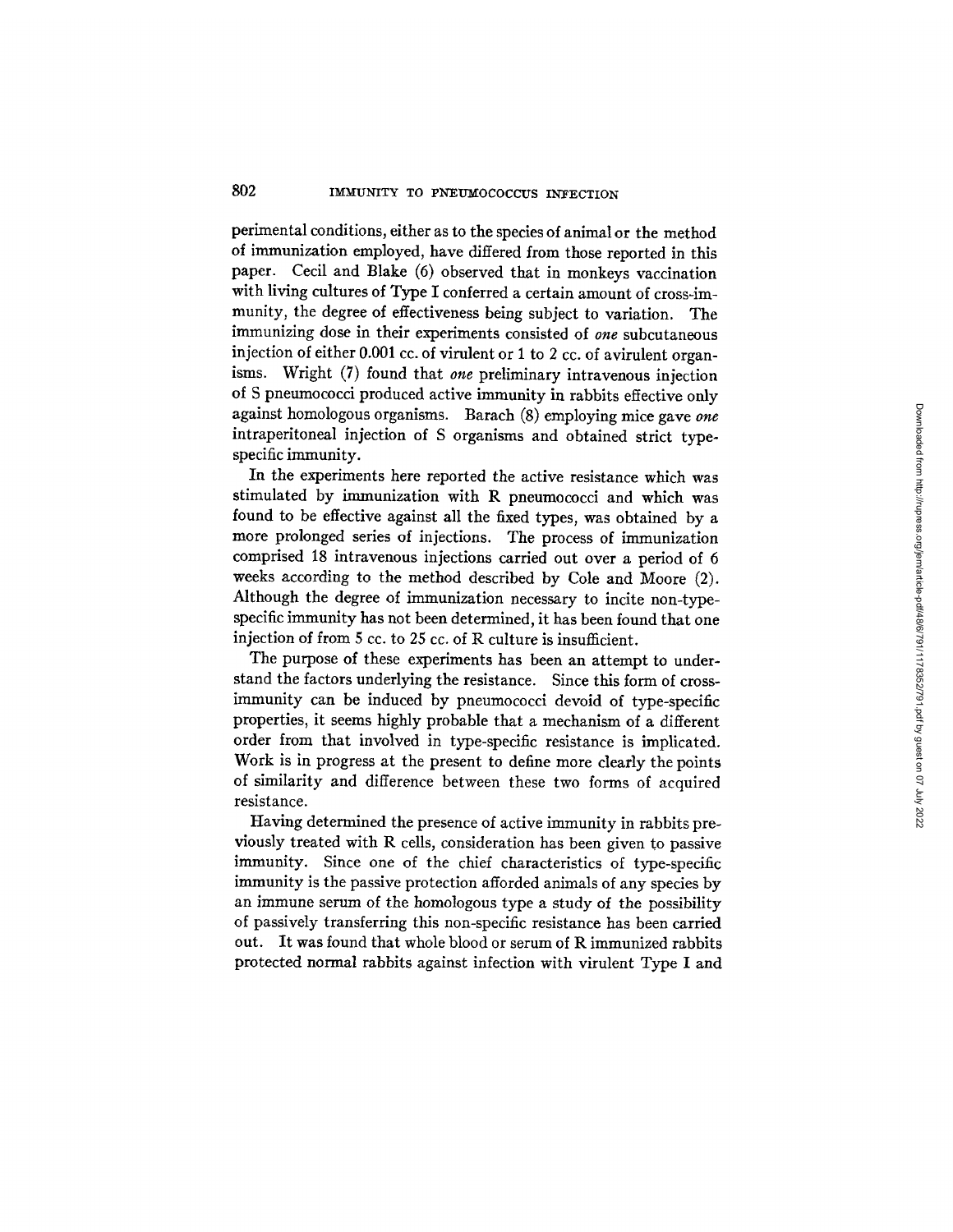Type III pneumococci.\* As a rule, blood in 15 to 20 cc. amounts was found to afford a more solid resistance against a given infecting dose than the equivalent amount of serum.

Under the experimental conditions described the most striking resuits have been obtained when an interval of time elapsed between the transfusion and the injection of organisms. The exact significance of these relations has not as yet been sufficiently studied to justify final conclusions. However, it can be stated at the present time, that the immunity elicited by repeated injections of R pneumococci in rabbits can be passively transferred by the circulating blood to normal rabbits. This is evidence that there is present in the circulation of resistant rabbits either protective substances in an active state or something which stimulates the mechanism of resistance in the transfused animal.

Attempts to confer passive protection on mice under similar conditions have been uniformly negative. This failure is in sharp contrast to the positive results always obtained in mice with type-specific sera, and is further evidence of a difference in the mechanism involved in each instance.

#### SUMMARY.

1. Rabbits, vaccinated by repeated intravenous injections of suspensions of heat-killed R pneumococci, acquire a marked degree of active immunity to infection with the virulent S forms of Pneumococcus Types I and II. Previously (1) it was shown that the immunization of rabbits with R cells induces active resistance to Type III infection. This immunity is effective when the infecting organisms are injected either intravenously, intraperitoneally, or intradermally.

2. Whole citrated blood or serum of rabbits immunized with R pneumococci, under the experimental conditions described, is capable of passively protecting normal rabbits against Type I and Type III infection. Whole blood appears to be more effective than an equivalent amount of serum.

3. Passive protection of mice by the use of whole blood or serum of

\* Resistance to Type II was not tested by reason of the fact that an R strain originally derived from Type II S culture was used for immunization. It seemed desirable to minimize the possible participation of type-specific substances.